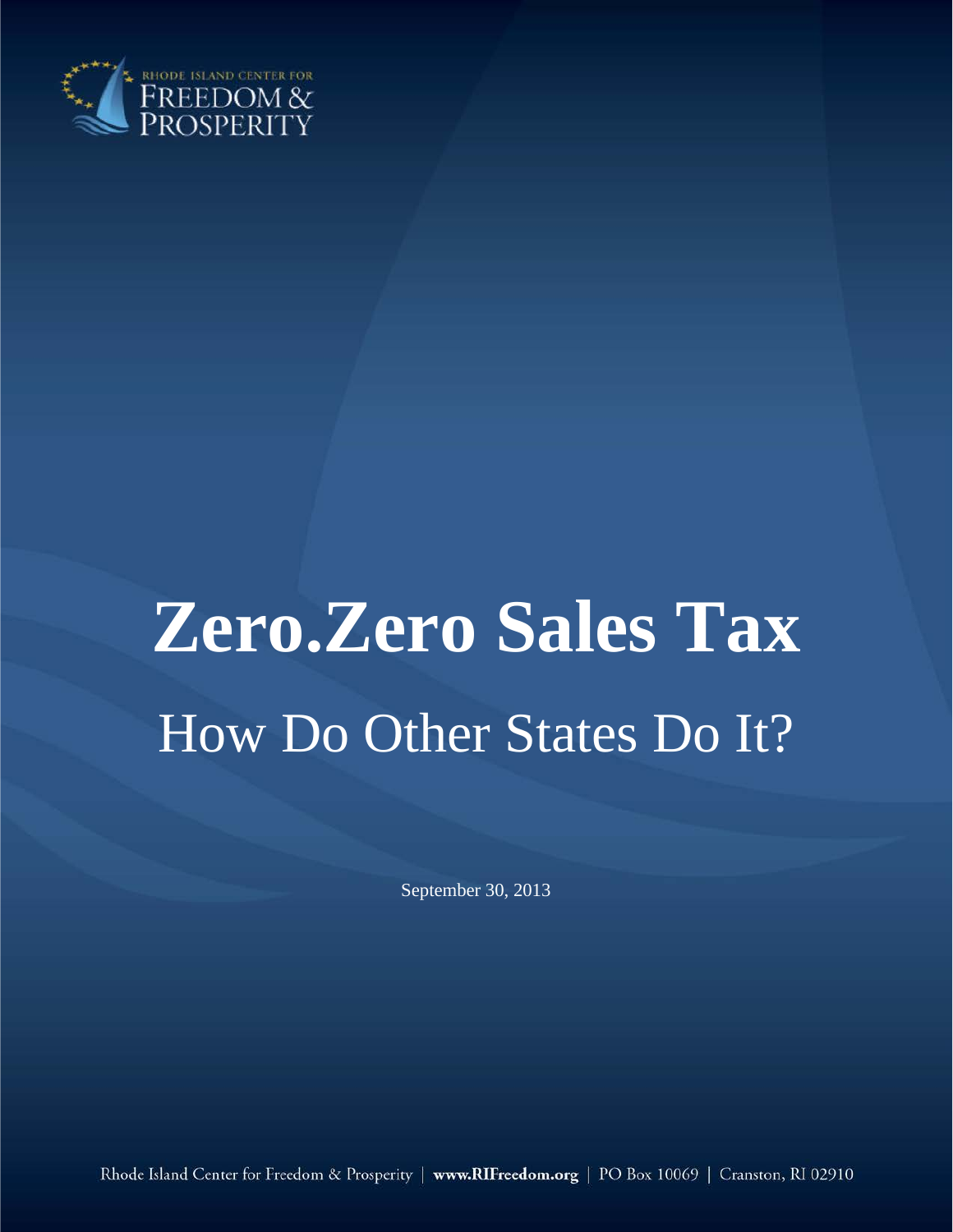

# Highlights

- Non-sales-tax states have higher revenue per capita than Rhode Island in certain key areas, without necessarily taxing at a higher rate.
- The overall tax structures of non-sales-tax states do not rely on high rates in multiple categories.
- Despite Rhode Island's high taxation in all available categories, revenue in non-sales-tax states proved more resilient than in RI during the economic crisis, falling less and recovering more quickly, at and above the national average.
- Non-sales-tax states manage to spend *more* per capita on critical government activities than RI, such as infrastructure and education.
- The exception, where non-sales-tax states reduce their spending relative to Rhode Island, is in social welfare/wealth redistribution.
- Non-sales-tax states have all seen net taxpayer migration *from* other states *to* them; Rhode Island has gone the other way.
- The employment situation is healthier in nonsales-tax states than in Rhode Island.
- Studies show residents *will* cross borders to shop in states without sales taxes.

### • The high population density across Rhode Island's borders is likely to amplify the benefit to the state.

# RI & Non-Sales-Tax States

#### Rates

| <b>Tax Rates in Select Categories:</b><br>Rhode Island and Non-Sales-Tax States <sup>1</sup> |      |           |           |      |                |
|----------------------------------------------------------------------------------------------|------|-----------|-----------|------|----------------|
|                                                                                              | DE   | <b>MT</b> | <b>NH</b> | OR.  | R <sub>I</sub> |
| Top corporate<br>income $(\% )$                                                              | 8.70 | 6.75      | 8.50      | 7.60 | 9.00           |
| Top individual<br>income $(\% )$                                                             | 6.75 | 6.90      | 5.00      | 9.90 | 5.99           |
| Fuel $(\phi$ /gallon)                                                                        | 23.0 | 27.8      | 19.6      | 31.0 | 33.0           |
| Cigarette<br>$(\frac{1}{2}$ /gallon)                                                         | 1.60 | 1.70      | 1.68      | 1.18 | 3.46           |
| Long-term<br>capital gains $(\%)$                                                            | 6.80 | 4.90      | 0.00      | 9.90 | 5.99           |

**Note:** In 2010, Rhode Island lowered its top income tax rate from 9.9%, but adjusted deductions so that the overall income tax burden would not be reduced.

**Source:** Tax Foundation

## Total Revenue (chained 2005) **Revenue Trends for RI and Non-Sales-Tax States**  $2005 = 1.0$ *Non-sales-tax states have recovered at the national*   $0.5$ *average or better, while Rhode Island has lagged.*

DE MT NH OR N RI US Average Source: IFTA and outside sources, statedatalab.org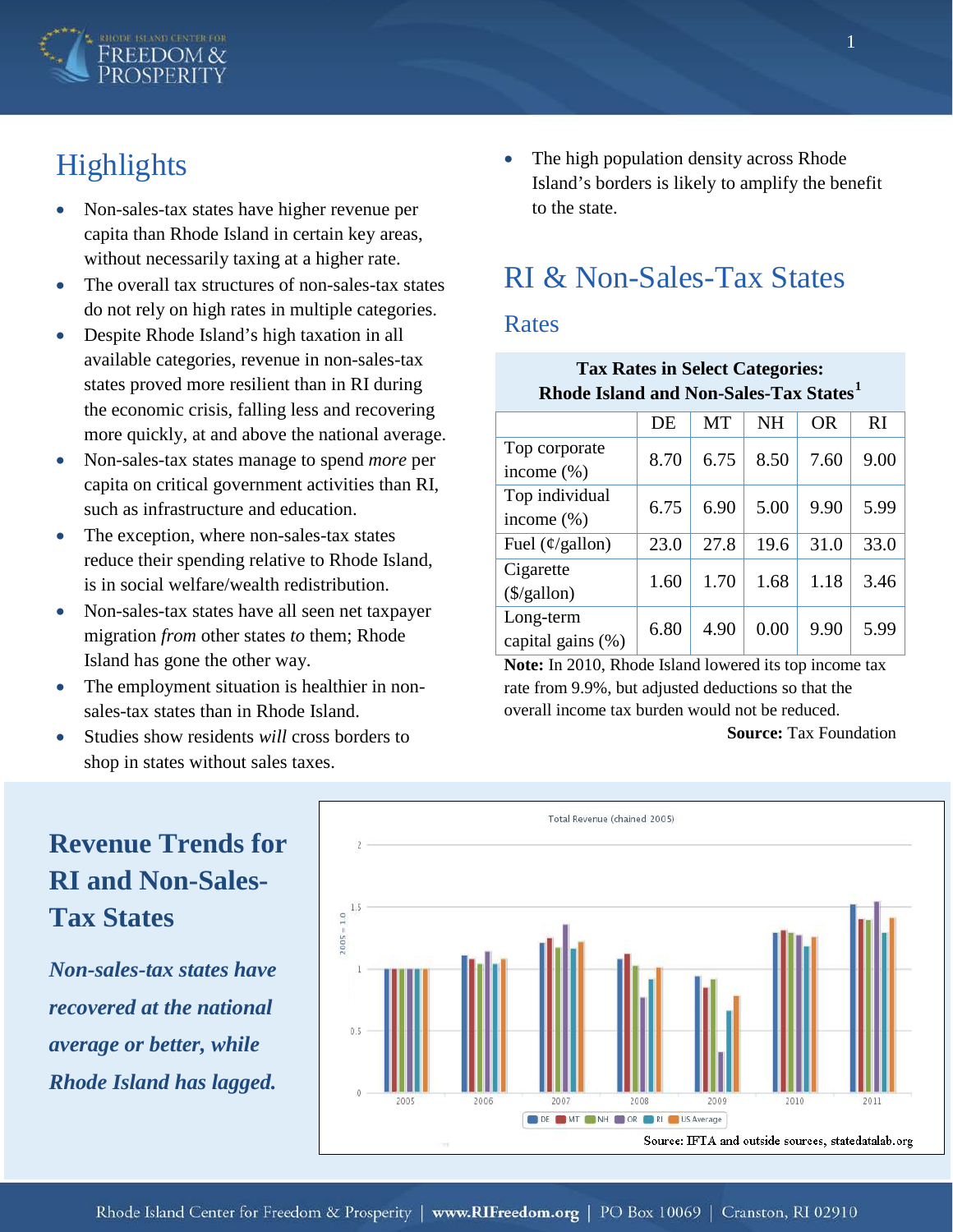

#### Revenue

In 2011, **Delaware** collected \$975 more per capita in taxes than Rhode Island and had \$1,377 more in total revenue. $^{2}$  $^{2}$  $^{2}$  Apart from the sales tax, RI collects more in excise taxes, utility revenue, insurance trust revenue, and intergovernmental revenue than DE, which makes up the difference as follows:

- License taxes:  $3 \text{ } $1,211$  $3 \text{ } $1,211$
- Individual income taxes (top rate  $= 6.75\%$ ; RI  $=$ 5.99%): \$332
- Corporate income taxes (top rate  $= 8.7\%$ ; RI  $=$ 9.0%): \$236
- Other taxes: \$46
- Current charges: \$495
- Miscellaneous revenue: \$562

**Montana** collects \$313 less in taxes per capita than Rhode Island and has \$965 less in total revenue. Rhode Island collects more in taxes in most other categories, with the exception of the following:

- License taxes: \$217
- Other taxes: \$498
- Liquor store revenue: \$74
- Insurance trust: \$20

**New Hampshire** collects \$844 less in taxes, per capita, than Rhode Island and has \$2,450 less in total revenue. If Rhode Island completely removed its sales tax revenue, with no increases elsewhere, New Hampshire would still have \$60 less in taxes and \$1,666 less in total revenue. It does, however, collect more revenue in some categories:

- Excise taxes: \$77
- License taxes: \$161
- Corporate income taxes (top rate  $= 8.5\%$ ; RI  $=$ 5.99%): \$302
- Other taxes: \$334
- Liquor stores: \$410

**Oregon** collects \$523 less in taxes than Rhode Island but has \$57 more in total revenue. The following areas account for the difference:

- License taxes: \$153
- Individual income taxes (top rate  $= 9.9\%$ ; RI  $=$ 5.99%): \$452
- Other taxes: \$1
- Current charges: \$112
- Liquor store revenue: \$113
- Insurance trust: \$1,403

#### **Per Capita Revenue by Source, 2011: Rhode Island and Non-Sales-Tax States (\$)**

|                          | DE             | MT       | <b>NH</b> | <b>OR</b> | RI       |
|--------------------------|----------------|----------|-----------|-----------|----------|
| Total revenue            | 10,307         | 7,965    | 6,480     | 8,987     | 8,930    |
| Intergovernmental        | 2,085          | 2,419    | 1,637     | 1,965     | 2,598    |
| Taxes                    | 3,595          | 2,308    | 1,776     | 2,097     | 2,620    |
| General sales            | $\theta$       | $\Omega$ | $\Omega$  | $\Omega$  | 784      |
| Selective sales (excise) | 544            | 534      | 686       | 283       | 609      |
| License taxes            | 1,302          | 308      | 222       | 244       | 91       |
| Individual income        | 1,298          | 814      | 63        | 1,419     | 967      |
| Corporate income         | 377            | 124      | 442       | 121       | 141      |
| Other taxes              | 74             | 527      | 363       | 29        | 28       |
| Current charges          | 1,250          | 607      | 748       | 867       | 755      |
| Misc. general revenue    | 1,396          | 446      | 598       | 449       | 835      |
| Utility revenue          | 18             | $\Omega$ | $\Omega$  | $\Omega$  | 30       |
| Liquor stores revenue    | $\overline{0}$ | 74       | 410       | 113       | $\Omega$ |
| Insurance trust revenue  | 1,962          | 2,112    | 1,312     | 3,496     | 2,092    |

**Source:** http://www.census.gov/govs/state/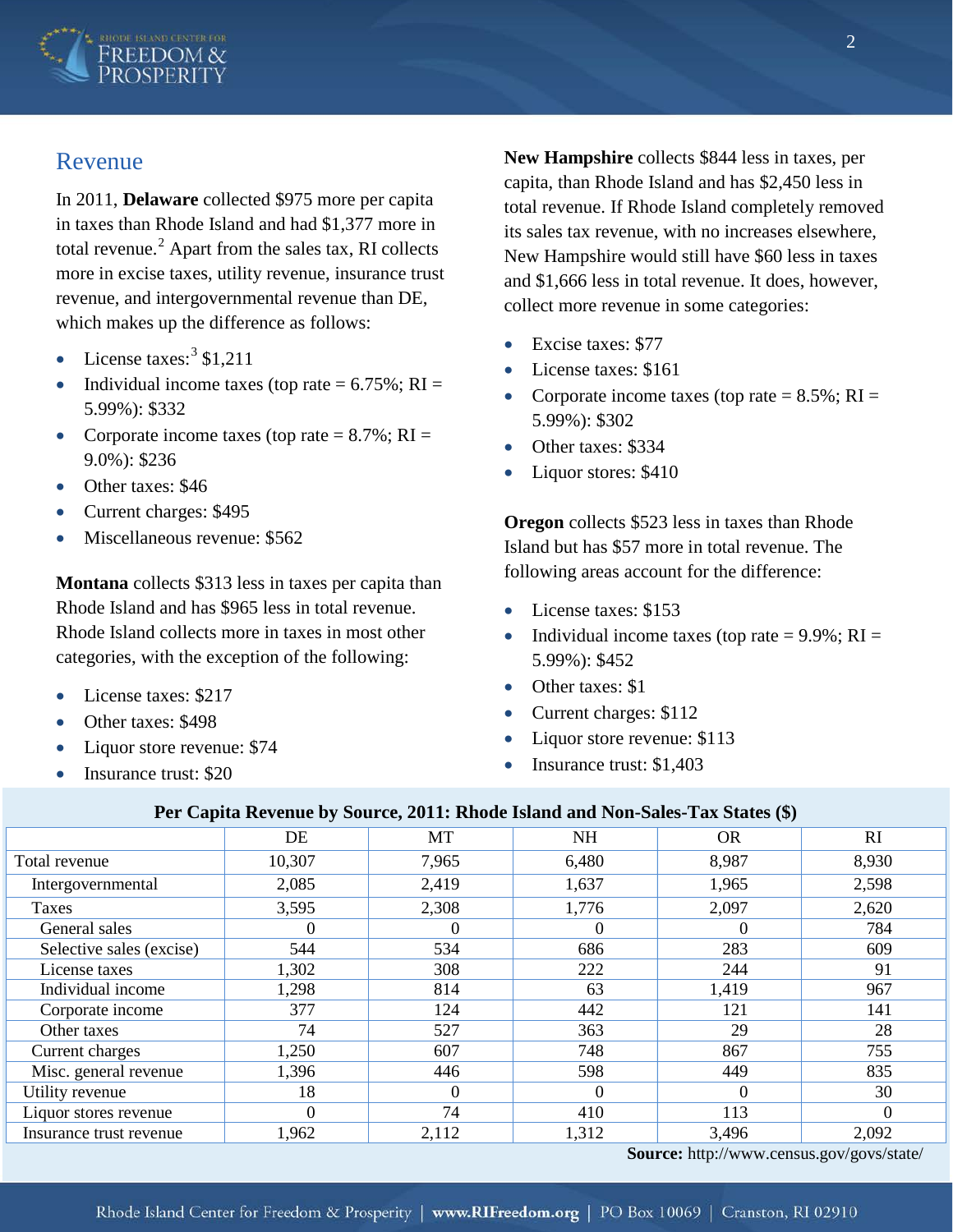

## Spending

With the exception of Delaware, all of the non-salestax states simply spend less per resident than does Rhode Island. It is almost the case that the lower spending in all three states equals or surpasses Rhode Island's sales tax revenue, per capita. All four nonsales-tax states spend significantly *less* per capital than Rhode Island on:

- Public welfare, which is by far the greatest difference
- Interest on general debt
- Utility expenditures

At the same time, all four states spend *more* per capita than Rhode Island on:

- Highways
- Natural resources
- Parks and recreation

All but New Hampshire also spend more, per capita, on Education and Corrections. (See sidebar.)

#### **Per Capita Spending by Source, 2011: Rhode Island and Non-Sales-Tax States (\$)**

|                | DE    | <b>MT</b> | <b>NH</b> | <b>OR</b> | RI    |
|----------------|-------|-----------|-----------|-----------|-------|
| Education      | 2,804 | 1,844     | 1,529     | 1,834     | 1,727 |
| Public welfare | 1,943 | 1,393     | 1,475     | 1,557     | 2,286 |
| Hospitals      | 57    | 48        | 38        | 421       | 56    |
| Health         | 436   | 170       | 67        | 128       | 162   |
| Highways       | 508   | 711       | 419       | 432       | 242   |
| Police         | 126   | 48        | 42        | 41        | 68    |
| Correction     | 294   | 189       | 85        | 184       | 173   |
| Natural res.   | 110   | 260       | 51        | 116       | 42    |
| Parks and rec. | 42    | 31        | 26        | 25        | 5     |
| Admin.         | 485   | 421       | 194       | 203       | 305   |
| Interest       | 294   | 156       | 298       | 117       | 407   |
| Other          | 682   | 822       | 610       | 394       | 622   |

**Source:** http://www.census.gov/govs/state/

## **RI Sales Tax Rationale**

#### *§ 44-18-2 Declaration of necessity.*

"The recognition of the state of its obligation to grant pay increases for teachers in the manner provided in chapter 7 of title 16, to assure the maintenance of proper educational standards in the public schools, coupled with the compelling necessity for additional state aid to the several cities and towns now confronted with financial crisis, have created an increased burden on the finances of the state. To the end that adequate funds are available to the state government to enable it to meet these newly adopted obligations, without impairing the ability of the state to fulfill its existing obligations, a revision of the tax structure is unavoidable. The enactment of the provisions of chapters 18 and 19 of this title is declared to be necessary to enable the state to carry out the provisions of chapter 7 of title 16."

If the rationale for implementing the sales tax was to bolster education spending while not neglecting more fundamental responsibilities of state government, comparison with states that never implemented a sales tax suggests that the experiment was not a success.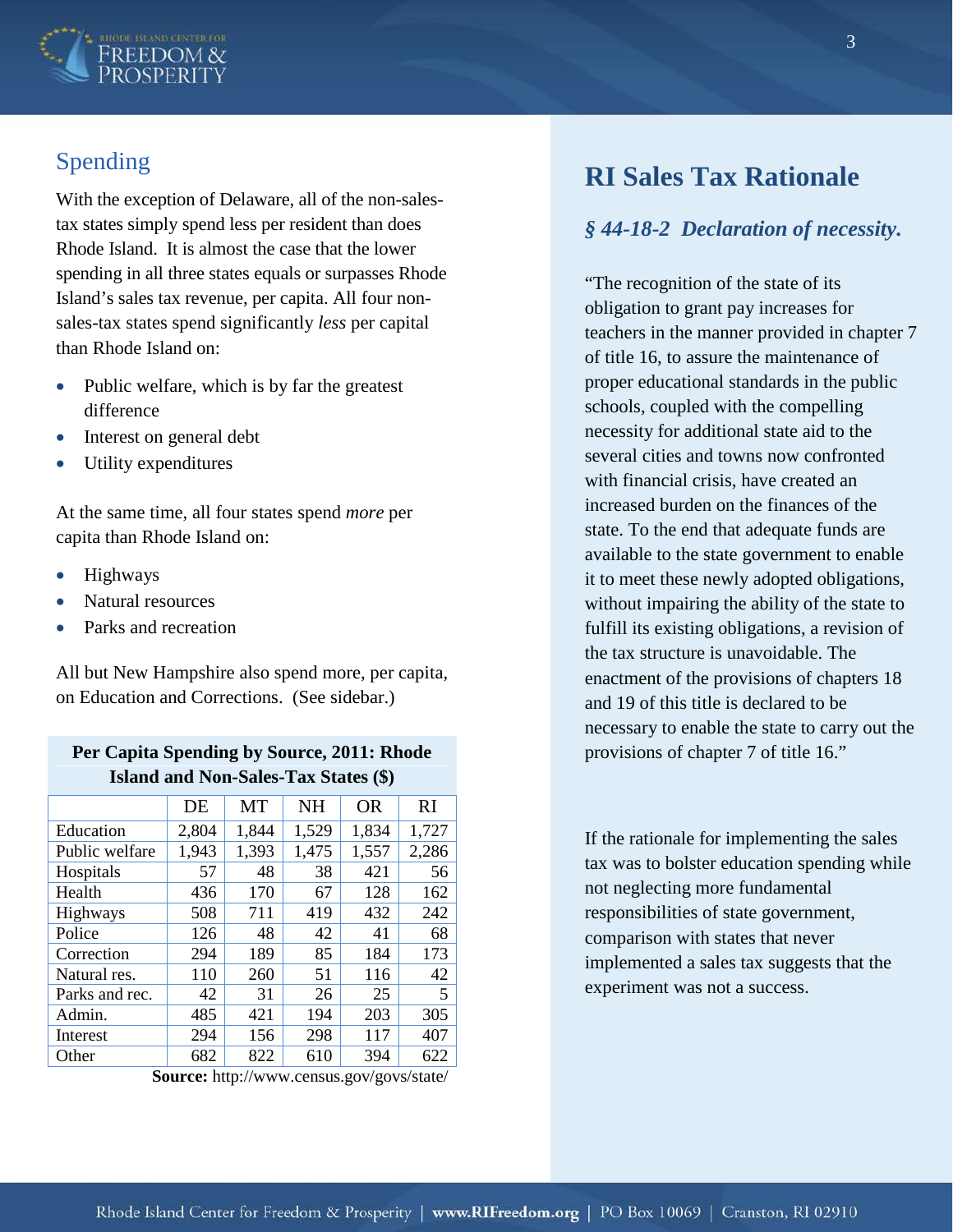

# State in Need

## Migration

Last year, the RI Center for Freedom & Prosperity published a report analyzing IRS data related to taxpayer migration, $4$  which found that Rhode Islanders are leaving the Ocean State and taking their incomes with them. Moreover, a large portion of them are simply moving across nearby state borders, thus remaining within driving distance of their Rhode Island neighborhoods.

According to the same IRS data, all non-sales-tax states, excluding Alaska, have experienced net migration *from* other states *to* their own since the beginning of records in 1993, in contrast with RI.

#### **State-to-State Net Taxpayer Migration, 1993- 2010: Rhode Island and Non-Sales-Tax States**

|               | Exemptions | <b>Adjusted Gross</b> |  |
|---------------|------------|-----------------------|--|
|               | (People)   | Income                |  |
| Delaware      | 60,317     | \$1.2 billion         |  |
| Montana       | 47,258     | \$2.7 billion         |  |
| New Hampshire | 66,941     | \$3.9 billion         |  |
| Oregon        | 240,645    | \$7.6 billion         |  |
| Rhode Island  | $-69,408$  | -\$2.0 billion        |  |

**Note:** Income data is inflation-adjusted, 2010 dollars. **Source:** http://interactive.taxfoundation.org/migration

## Employment

Local news media regularly report on the dire employment situation in Rhode Island. In prior research, the Center has found that perspective to be true no matter the metric or angle at which one looks at the numbers.

As of August 2013, Rhode Island continued to lag all of the non-sales-tax states, as well as the nation in employment.

| <b>Unemployment Rate and Distance from</b> |
|--------------------------------------------|
| <b>Peak Employment: Rhode Island and</b>   |
| <b>Non-Sales-Tax States</b>                |

|                | Unemployment | % of Peak  |  |
|----------------|--------------|------------|--|
|                | Rate $(\% )$ | Employment |  |
| Delaware       | 7.3          | 95.3       |  |
| Montana        | 5.3          | 98.2       |  |
| New Hampshire  | 5.0          | 98.4       |  |
| Oregon         | 8.1          | 96.1       |  |
| Rhode Island   | 9.1          | 91.5       |  |
| All-state ave. | 7.0          | 98.0       |  |

**Note:** The unemployment rate is the percentage of all residents employed or looking for work within the mostrecent month who say they are not currently employed. **Source:** http://www.bls.gov/lau/

# Cross-Border Shopping

Studies consistently find that shoppers who live in counties along a border with a non-sales-tax state will cross the line to shop. The Center's February 2013 report about the possibility of eliminating Rhode Island's sales tax cites findings along both sides of New Hampshire's longer borders:<sup>[5](#page-5-4)</sup>

- In Maine, retail sales could be as much as \$2.2 billion higher per year along the border if its retail sales had kept pace with New Hampshire.
- In Vermont, retail sales could be as much as \$540 million higher, annually.

Just as the total for Vermont is lower than for Maine, Rhode Island could benefit even more than New Hampshire, given the higher population